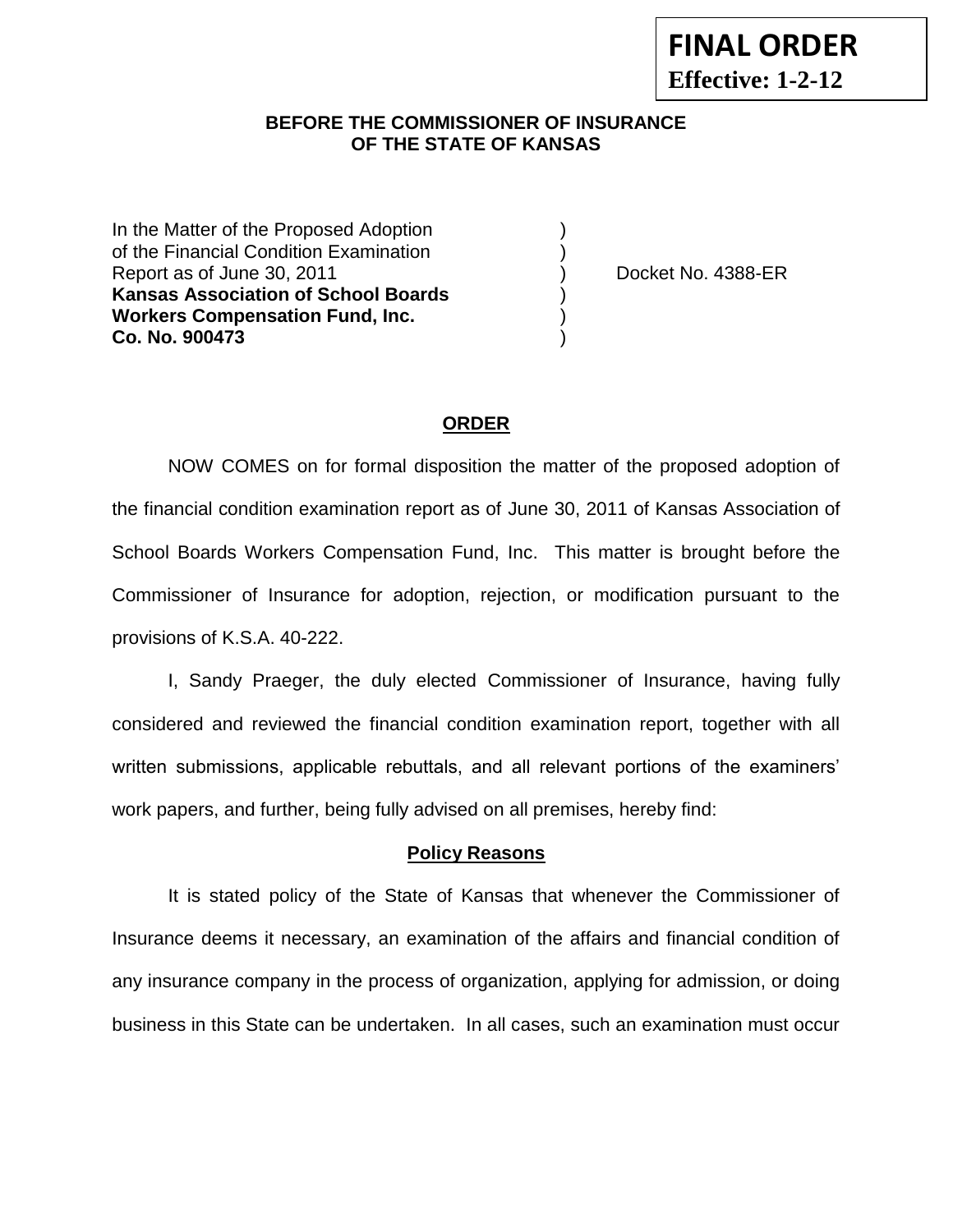once every five (5) years. Through the examination process, the insurance consuming public will be well served and protected.

#### **Findings of Fact**

1. The Commissioner of Insurance has jurisdiction over this matter pursuant to K.S.A. 40-222.

2. An examination of Kansas Association of School Boards Workers Compensation Fund, Inc. was undertaken by the Kansas Insurance Department and was completed on October 14, 2011.

3. The examiner-in-charge tendered and filed with the Kansas Insurance Department a verified written report of the examination within thirty (30) days following completion of the examination, to wit, on October 30, 2011.

4. Following receipt of the verified report, the Kansas Insurance Department transmitted the report to Kansas Association of School Boards Workers Compensation Fund, Inc. on December 6, 2011, with a duly executed notice advising the company of its opportunity to prepare and submit to the Kansas Insurance Department a written submission or rebuttal with respect to any and all matters contained in the report. Kansas Association of School Boards Workers Compensation Fund, Inc. was further advised that any written submission or rebuttal needed to be filed with the Kansas Insurance Department no later than thirty (30) days after receipt of the verified report.

5. Kansas Association of School Boards Workers Compensation Fund, Inc. filed a written acceptance of the verified report on December 13, 2011.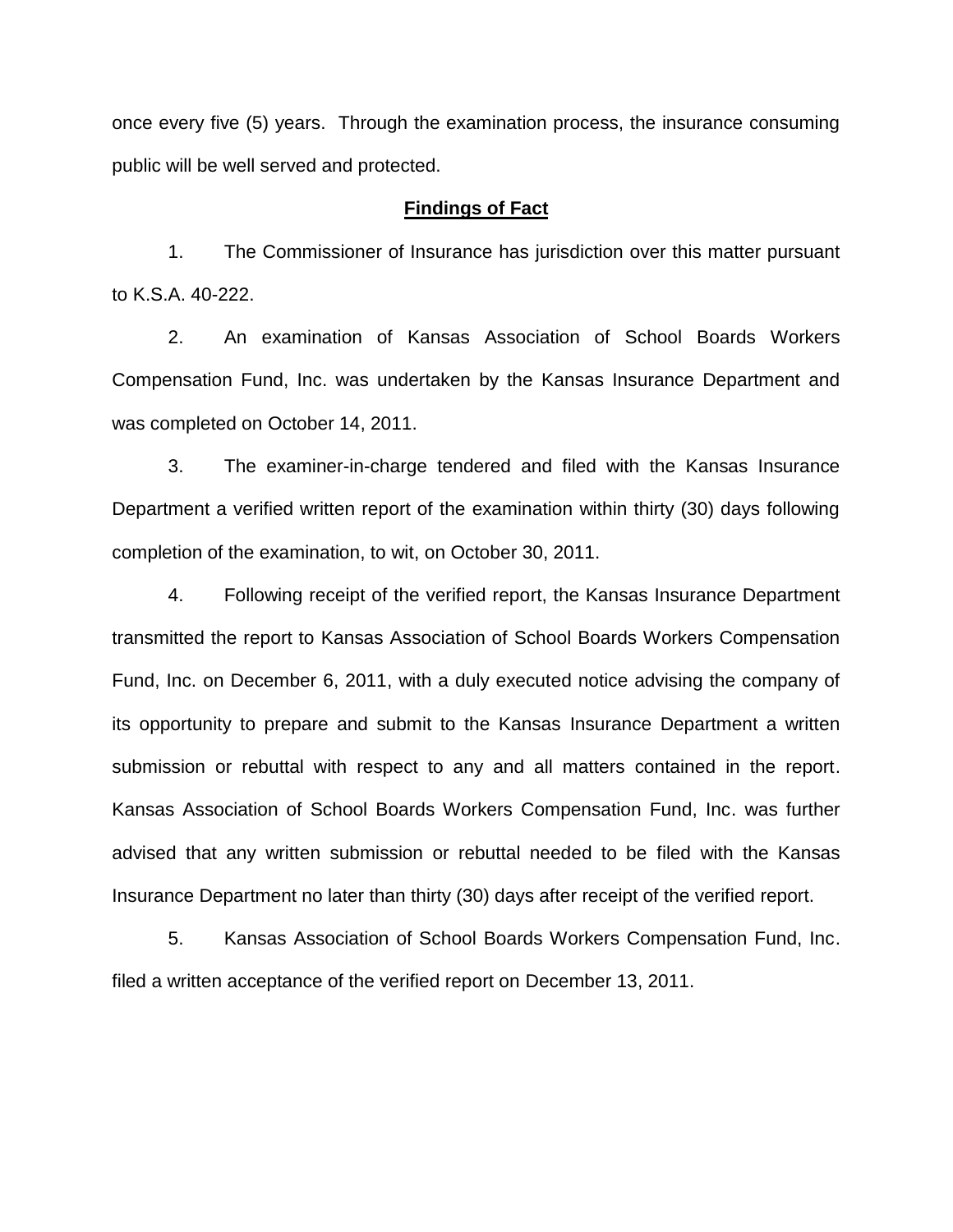6. Based upon the written submission tendered, Kansas Association of School Boards Workers Compensation Fund, Inc. took no exceptions to matters contained in the verified report.

7. Within thirty (30) days of the end of the time period allowed for written submission or rebuttal, the Commissioner of Insurance fully reviewed the report, together with all written submissions and rebuttals provided by Kansas Association of School Boards Workers Compensation Fund, Inc. The Commissioner of Insurance further reviewed all relevant workpapers.

8. No other written submissions or rebuttals were submitted by Kansas Association of School Boards Workers Compensation Fund, Inc.

## **Conclusion of Law**

9. K.S.A. 40-222(k)(2) provides:

"Within 30 days of the end of the period allowed for the receipt of written submissions or rebuttals, the commissioner shall fully consider and review the report, together with any written submissions or rebuttals and any relevant portions of the examiners workpapers and enter an order:

- (A) Adopting the examination report as filed or with modification or corrections. If the examination report reveals that the company is operating in violation of any law, regulation or prior order of the commissioner, the commissioner may order the company to take any action the commissioner considers necessary and appropriate to cure such violations; or
- (B) rejecting the examination report with directions to the examiners to reopen the examination for purposes of obtaining additional data, documentation or information, and refiling pursuant to subsection (k); or
- (C)call and conduct a fact-finding hearing in accordance with K.S.A. 40- 281 and amendments thereto for purposes of obtaining additional documentation, data, information and testimony."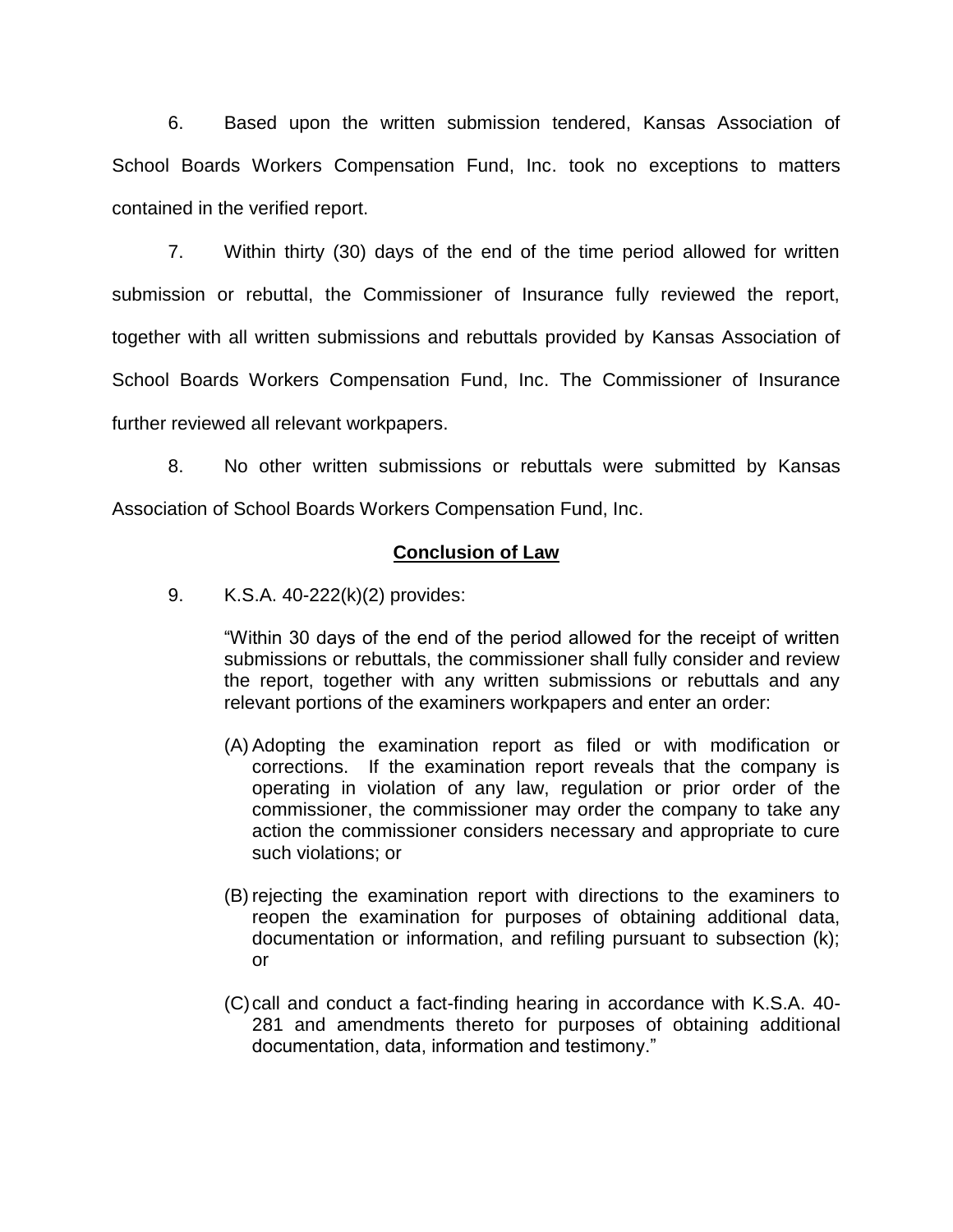10. Based upon the Findings of Fact enumerated in paragraphs #1 through #8 above, the financial condition examination report as of June 30, 2011 of Kansas Association of School Boards Workers Compensation Fund, Inc. should be adopted.

# **IT IS THEREFORE, BY THE COMMISSIONER OF INSURANCE, ORDERED THAT:**

1. The financial condition examination report as of December 31, 2010 of Kansas Association of School Boards Workers Compensation Fund, Inc., hereby is adopted.

2. The Commissioner of Insurance retains jurisdiction over this matter to issue any and all further Orders deemed appropriate or to take such further action necessary to dispose of this matter.

**IT IS SO ORDERED THIS \_\_15th\_\_ DAY OF DECEMBER, 2011 IN THE CITY OF TOPEKA, COUNTY OF SHAWNEE, STATE OF KANSAS.**



\_/s/ Sandy Praeger\_\_\_\_\_\_\_\_\_\_\_\_\_\_\_\_

Sandy Praeger

Commissioner of Insurance

By:

\_/s/ Zachary J.C. Anshutz\_\_\_\_\_\_\_\_\_\_\_

Zachary J. C. Anshutz

General Counsel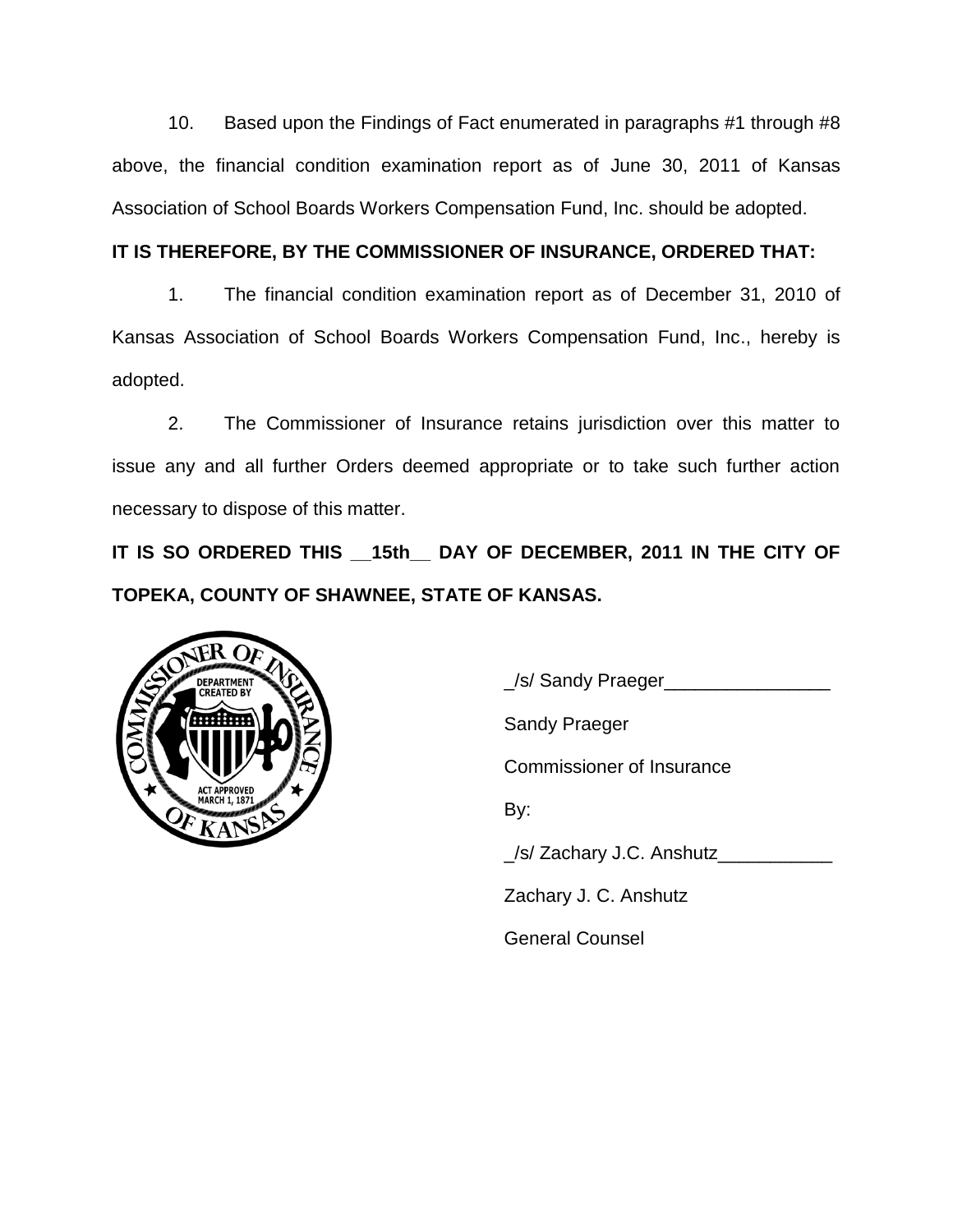## **NOTICE OF RIGHTS TO HEARING AND REVIEW**

**Within fifteen (15) days of the date of service of this Order,** Kansas Association of School Boards Workers Compensation Fund, Inc. may submit a written request for a hearing pursuant to K.S.A. 77-537 and K.S.A. 77-542. Any request for a hearing should be addressed to the following:

Zachary J.C. Anshutz, General Counsel Kansas Insurance Department 420 S.W. 9<sup>th</sup> Street Topeka, Kansas 66612

If a hearing is requested, the Kansas Insurance Department will serve notice of the time and place of the hearing and information on procedures, right of representation, and other rights of parties relating to the conduct of the hearing.

**If a hearing is not requested in the time and manner stated above, this Order shall become effective as a Final Order, without further notice, upon the expiration of time for requesting a hearing.** In the event Kansas Association of School Boards Workers Compensation Fund, Inc. files a Petition for Judicial Review, pursuant to K.S.A. 77-613(e), the agency officer to be served on behalf of the Kansas

Insurance Department is

Zachary J.C. Anshutz, General Counsel Kansas Insurance Department 420 S.W.  $9^{th}$  Street Topeka, Kansas 66612